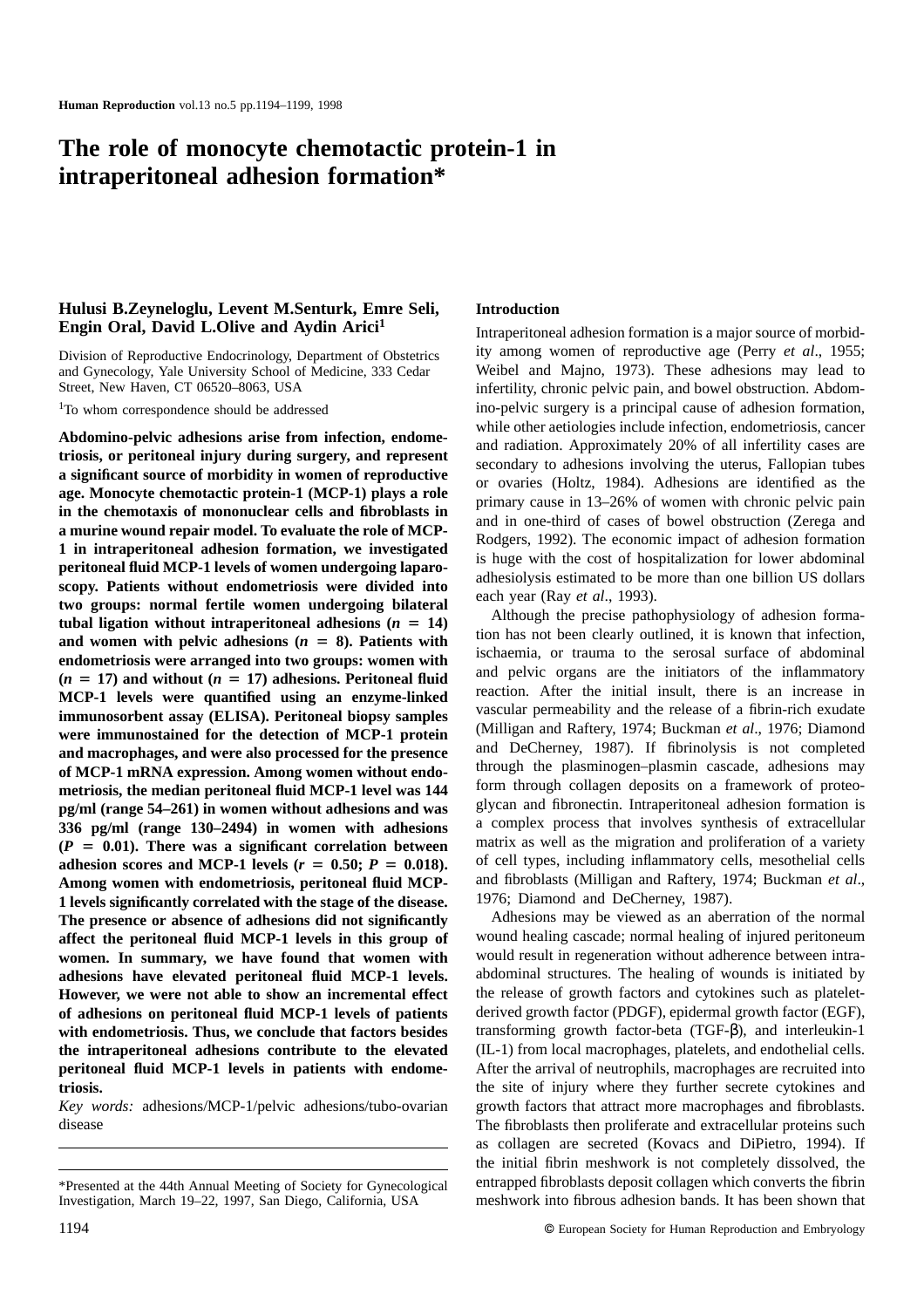IL-1 (Hershlag *et al*., 1991) TGF-β (Chegini *et al*., 1994), and vascular endothelial growth factor (Saltzman *et al*., 1996) play a role in adhesion formation.

Monocyte chemotactic protein-1 (MCP-1) is a chemotactic and activating factor for mononuclear phagocytes (Rollins *et al*., 1991). Its murine homologue JE/MCP-1 (Yoshimura and Leonard, 1990) was first identified as a PDGF-inducible gene in fibroblasts (Cochran *et al*., 1983). MCP-1 was detected in a variety of conditions including atherosclerosis (Nelken *et al*., 1991), pulmonary fibrosis (Brieland *et al*., 1993), and dermal wound healing (DiPietro *et al*., 1995). Thus, a role for MCP-1 in the pathogenesis of these entities is suggested. The shift of cellular infiltrate to predominantly macrophages in the later stages of wound repair suggests active synthesis of factors that preferentially attract monocytes rather than neutrophils. Direct evidence for the chemoattraction of macrophages rather than neutrophils was provided in rodent wound models (Iida and Grotendorst, 1990). MCP-1 has been shown to play a role in the chemotaxis of mononuclear cells and fibroblasts in the murine wound repair model. It has also been shown that oestrogen modulates MCP-1 expression in fibroblasts (Kovacs *et al*., 1996). To evaluate the role of MCP-1 in intraperitoneal adhesion formation in the human, we measured its level in the peritoneal fluid of women with and without adhesions and looked for its presence in peritoneal adhesive bands. Since we have previously shown that peritoneal fluid MCP-1 levels correlate with the severity of endometriosis (Arici *et al*., 1997), we also investigated the relationship between the peritoneal fluid MCP-1 levels and intraperitoneal adhesions in women with endometriosis.

#### **Materials and methods**

## *Peritoneal fluid collection*

Peritoneal fluid samples were obtained from women undergoing diagnostic laparoscopy and tubal ligation between 1993 and 1996. Informed consent was obtained from each woman prior to surgery using consent forms and protocols approved by the Human Investigation Committee of Yale University. Patients without endometriosis were divided into two groups: normal fertile women undergoing laparoscopic tubal ligation without any pelvic pathology  $(n = 14)$ and women with pelvic adhesions in the absence of endometriosis  $(n = 8)$ . Adhesion scoring was done according to the revised American Fertility Society (AFS) classification (American Fertility Society, 1988). Endometriosis patients [minimal to mild endometriosis,  $n = 22$ ; and moderate to severe endometriosis,  $n = 12$ , according to the revised AFS classification (American Fertility Society, 1985)] were also arranged into two groups: women with adhesions and women without adhesions. Prior to any intervention, peritoneal fluid was aspirated from the anterior and posterior cul-de-sac into a sterile syringe, centrifuged at 600 *g* for 10 min at 4°C to remove cells, aliquoted, and frozen at  $-80^{\circ}$ C until assayed. Biopsies ( $n = 5$ ) were taken from adhesions during laparoscopy and snap-frozen for immunohistochemistry and RNA extraction.

#### *Immunohistochemical analysis of the peritoneal biopsies*

Peritoneal biopsy samples for immunohistochemical analysis were frozen in OCT (Tissue Tek®; Sakura, Torrance, CA, USA). Serial 6–8 µm frozen cryosections were placed on poly-L-lysine-coated glass microscope slides and fixed in acetone for 10 min at 4°C.

Sections were rinsed in phosphate buffered saline (PBS),  $pH = 7.4$ , twice for 5 min each and in permeabilization buffer (0.1% saponin in PBS) for 5 min. Slides were then incubated with 2% blocking horse serum (Vector Laboratories, Burlingame, CA, USA) for 1 h at room temperature in a humidified chamber. At the end of incubation, excess serum was drained. Primary antibodies [murine monoclonal anti-human MCP-1, type  $IgG_1$ , clone: 5D3-F7, 1.25  $\mu$ g/ml (PharMingen, San Diego, CA, USA); murine monoclonal anti-human macrophage CD68 antibody, type  $IgG_1$ , clone: EBM11, 8  $\mu$ g/ml (Dako, Denmark); and negative control type  $IgG_1$  antibody, same concentrations with the primary antibodies, (Dako, Denmark)] diluted in PBS 0.1% bovine serum albumin (BSA) were added directly onto the sections. These sections were incubated with the primary antibodies overnight at 4°C in a humidified chamber. On the second day, after the slides were rinsed, endogenous peroxidase activity was quenched with  $0.6\%$  H<sub>2</sub>O<sub>2</sub> in PBS for 15 min. Sections were rinsed and biotinylated horse anti-mouse antibody (1.5 mg/ml, Vector Laboratories) was added at 1/200 dilution for 45 min at room temperature. Detection of the antigen–antibody complex was achieved using a Vector avidin-biotin-peroxidase (ABC®) kit (30 min, room temperature). Diaminobenzidine (3'3 diaminobenzidine tetrahydrochloride dihydrate, Aldrich Chemical Co., Milwaukee, WI, USA): hydrogen peroxide (0.5 mg in 0.03%  $H_2O_2$  in PBS) was used as the chromogen, and sections were counterstained with haematoxylin and mounted with Permount (Fisher Chemicals, Springfield, NJ, USA).

## *MCP-1 immunoassay*

The immunoreactive MCP-1 levels in peritoneal fluid samples were determined by an ELISA kit using a specific monoclonal antibody that does not cross-react with other cytokines or growth factors (Quantikine kit®; R&D Systems, Minneapolis, MN, USA). The detection limit was 4.7 pg/ml. All of the peritoneal fluid samples were evaluated in a duplicate assay. The intra-assay and inter-assay coefficients of variation were 4.9% and 5.9%, respectively.

#### *Preparation of total RNA and Northern analysis*

Total RNA was extracted from peritoneal samples using Trizol (Gibco BRL, Grande Island, NY, USA). Total RNA (10 µg per lane) was size-fractionated by electrophoresis on 1% formaldehyde-agarose gels, transferred electrophoretically to Hybond- $N^+$  membrane (Amersham, Arlington Heights, IL, USA), and cross-linked to the membrane using ultraviolet light. Prehybridization was conducted for 5 h at 65°C in buffer composed of NaCl (0.9 M), Tris-Cl (90 mM, pH 8.3), EDTA (6 mM),  $5 \times$  Denhart solution, sodium dodecyl sulphate (0.1% w/v), sodium pyrophosphate (0.1% w/v), and salmon sperm DNA (0.2 mg/ ml). Hybridizations were conducted for 16 h at 65°C in a buffer that contained an oligonucleotide probe (5'-TTG GGT TTG CTT GTC CAG GTG GTC CAT GGA-3') specific for human MCP-1 (used previously for Northern analyses by Strieter *et al*., 1989) radiolabelled with [ $\gamma$ -<sup>32</sup>P]ATP. Thereafter, the blots were washed once with 6× standard saline citrate (SSC) and sodium dodecyl sulphate (SDS) (0.1 w/v) for 15 min at room temperature, once with  $2 \times$  SSC and SDS (0.1% w/v) for 15 min at room temperature, and once for 20 min at 65°C. Autoradiography of the membrane was performed at –80°C using Kodak X-Omat AR film in each lane (Eastman Kodak, Rochester, NY, USA). Using a cDNA probe (Clontech Laboratories, Palo Alto, CA, USA), the amount of RNA in each lane was normalized by analysis of glyceraldehyde-3-phosphate dehydrogenase (G3PDH). The autoradiographic bands were quantified using a laser densitometer (Molecular Dynamics, Sunnyvale, CA, USA). Each MCP-1 band was normalized using the value for the corresponding G3PDH mRNA. Thus, any variation in the amount of RNA applied to each lane was corrected.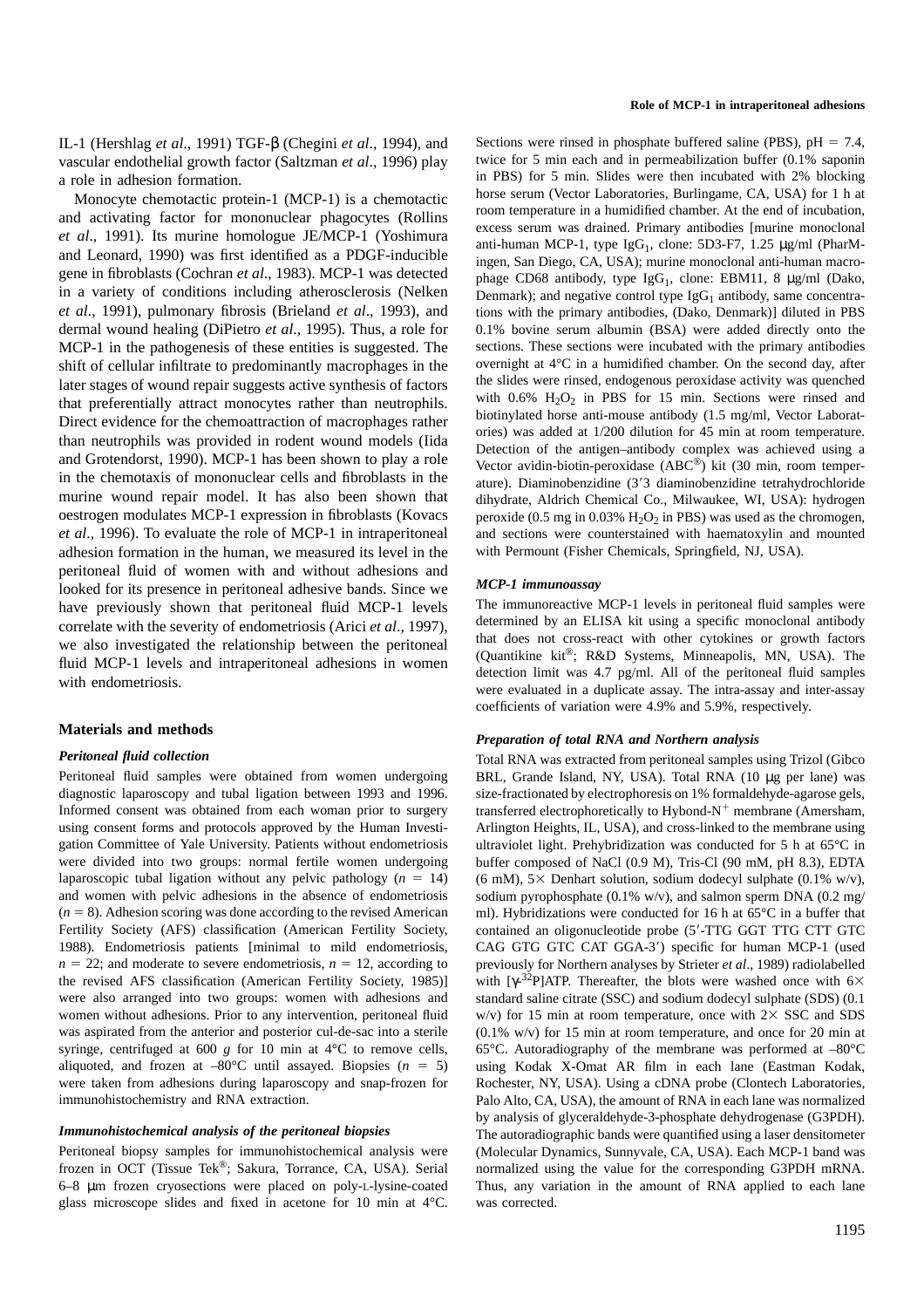

**Figure 1.** (A) Adhesion scores in women without adhesions ( $n =$ 14) and in women with adhesions  $(n = 8)$  in the absence of endometriosis ( $P < 0.001$ ). Adhesion scoring was done according to the revised AFS classification. (**B**) Peritoneal fluid MCP-1 levels in women without adhesions  $(n = 14)$  and in women with adhesions ( $n = 8$ ) in the absence of endometriosis ( $P < 0.01$ ).

#### *Statistical analyses*

Since the peritoneal fluid MCP-1 levels were not normally distributed (as determined by Kolmogorov–Smirnov test), differences between individual groups were compared using the nonparametric Mann– Whitney rank sum test. Comparisons between multiple groups were performed using analysis of variance on ranks (Kruskal–Wallis) with post-hoc Dunn's test. For correlation, Spearman rank order correlation was used.

## **Results**

#### *Pelvic adhesions and peritoneal fluid MCP-1 levels*

The control group consisted of women undergoing tubal ligation without any pelvic pathology and all the adhesion scores of this group were 0. In the group with pelvic adhesions without endometriosis, the median adhesion score was 9 (range 1–32;  $P < 0.001$ ). The median peritoneal fluid MCP-1 level was 144 pg/ml (range 54–261) in women without adhesions and was 336 pg/ml in women with adhesions but without endometriosis (range 130–2494;  $P < 0.01$ ). There was a significant correlation between adhesion scores and MCP-1 levels  $(r = 0.50; P = 0.018)$  (Figure 1A, B).

We also found a significant difference between the adhesion scores of the minimal to mild and the moderate to severe endometriosis groups. The median adhesion score was 0 (range 0–36) in women with minimal to mild endometriosis and 8



**Figure 2.** (**A**) Adhesion scores in women with endometriosis, grouped according to the absence  $(n = 17)$  or presence  $(n = 17)$  of adhesions ( $P \leq 0.001$ ). Adhesion scoring was done according to the revised AFS classification. (**B**) Peritoneal fluid MCP-1 levels in women with endometriosis, grouped according to the absence  $(n =$ 17) or presence  $(n = 17)$  of adhesions. The difference between the two groups was not significant.



**Figure 3.** Expression of MCP-1 mRNA was evaluated by Northern analysis of total RNA (10 µg per lane) obtained from intraperitoneal adhesions in five women.

(range 0–40) in women with moderate to severe endometriosis  $(P = 0.01)$ . The median peritoneal fluid MCP-1 levels in these groups were 138 pg/ml (range 27–1173) and 352 pg/ml (range 75–6000), respectively  $(P = 0.002)$ . However, Spearman rank order correlation between adhesion scores and peritoneal fluid MCP-1 levels was not statistically significant. When we regrouped all patients with endometriosis according to the presence or absence of adhesions, we found adhesions in half of the patients  $(n = 17;$  total  $= 34$ ). The median adhesion score was 0 in endometriosis patients without adhesions and 8 (range, 1–40) in those with adhesions ( $P < 0.001$ ). The peritoneal fluid median MCP-1 level was 150 pg/ml (range 28–1173) in the absence of adhesions and was 204 pg/ml (range 39–6000) in the presence of adhesions, not a statistically significant difference (Figure 2A, B).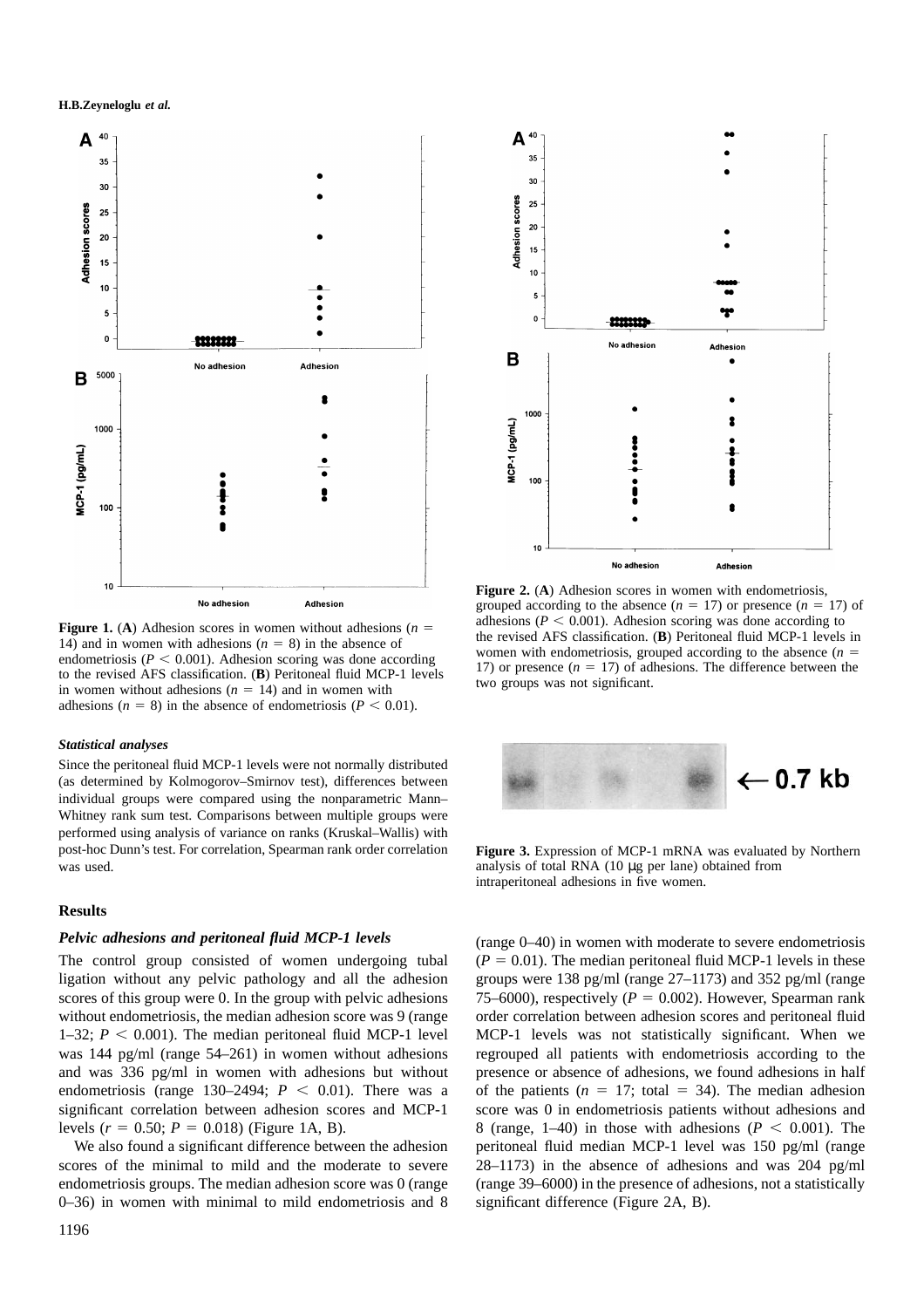

**Figure 4.** Immunohistochemistry depicts presence of macrophages (**A, A1**) and MCP-1 protein (**B, B1**) in fibrous adhesion bands (original magnification  $\times$ 400). Bars in **A** and **B** = 30 µm; bars in **A1** and **B1** = 16 µm.

## *Expression of MCP-1 mRNA and protein in pelvic adhesions*

Total RNA was extracted from non-endometriosis pelvic adhesion tissues  $(n = 5)$ . Northern blots were hybridized with an oligo-DNA probe complementary to MCP-1 mRNA. We detected the presence of MCP-1 mRNA  $(-0.7 \text{ kb})$  in three of five peritoneal fibrous adhesive bands (Figure 3).

We performed immunohistochemistry on adhesion tissues to identify macrophages and to localize MCP-1 protein. Adhesion tissues contained vascularized areas of minute and fine capillaries immersed in a loose connective tissue. Macrophages and fibroblast-like cells were seen in these areas. Other areas contained more collagen material alternating with fascicles of numerous fibroblasts. Strong cytoplasmic staining with the CD68 antibody revealed a diffuse population of macrophages (Figure 4A, A1). MCP-1 was strongly positive in fibroblastlike cells and in endothelial cells of blood vessels in the loose connective tissue (Figure 4B, B1).

#### **Discussion**

The histopathogenesis of inflammation and the repair of mesothelium is relatively well understood (Zerega, 1990). After a peritoneal surface defect, a fibrin matrix typically develops in a process similar to coagulation. If the fibrinolysis does not occur in a timely manner, fibroblasts entrapped within the fibrin meshwork will deposit collagen and adhesions may result. Trauma (mechanical abrasion of the peritoneum such as in surgery), infection, and ischaemia activate the inflammatory system and may diminish the tissue plasminogen activator activity of mesothelium and underlying stroma, thus decreasing fibrinolysis. Macrophages and fibroblasts entrapped within the

fibrin meshwork will continue to produce cytokines and growth factors such as PDGF, EGF, IL-1, and TNF-α (Kovacs and DiPietro, 1994). PDGF and TGF-β increase collagen synthesis by the fibroblasts (Kovacs, 1991). This matrix is then gradually replaced by a vascular granulation tissue containing macrophages, fibroblasts, and giant cells. Soon after, most of the fibrin disappears. A larger number of fibroblasts and associated collagen are present and macrophages are the predominant leukocyte at this stage.

The role of macrophages in adhesion formation is complex. Peritoneal macrophage-conditioned media and peritoneal fluid have been shown to stimulate cell proliferation during peritoneal tissue repair *in vitro* (Orita *et al*., 1986; Fukasawa *et al*., 1989). Macrophages are also critical in the formation of connective tissue and mesothelial syncytium (Ryan *et al*., 1973), and accumulation of the connective tissue is proportional to the number of macrophages recruited to those sites (Frazier-Jessen *et al*., 1996). In the present study, we used immunohistochemistry to demonstrate the presence of numerous macrophages in fibrous adhesive bands.

MCP-1 is a chemoattractant mainly for macrophages and fibroblasts. It is one of the chemokines that have a potential role in the premenstrual migration of macrophages into the endometrium (Jones *et al*., 1997). During an acute condition such as wound healing, infiltrated macrophages are a prominent source of MCP-1 (DiPietro *et al*., 1995). This suggests a role for MCP-1 in the attraction of monocytes and macrophages to the injury site and implies that macrophages that initially infiltrate the wound may actively recruit additional macrophages (Cushing and Fogelman, 1992). Although fibroblasts have been shown to be an active source of MCP-1 in chronic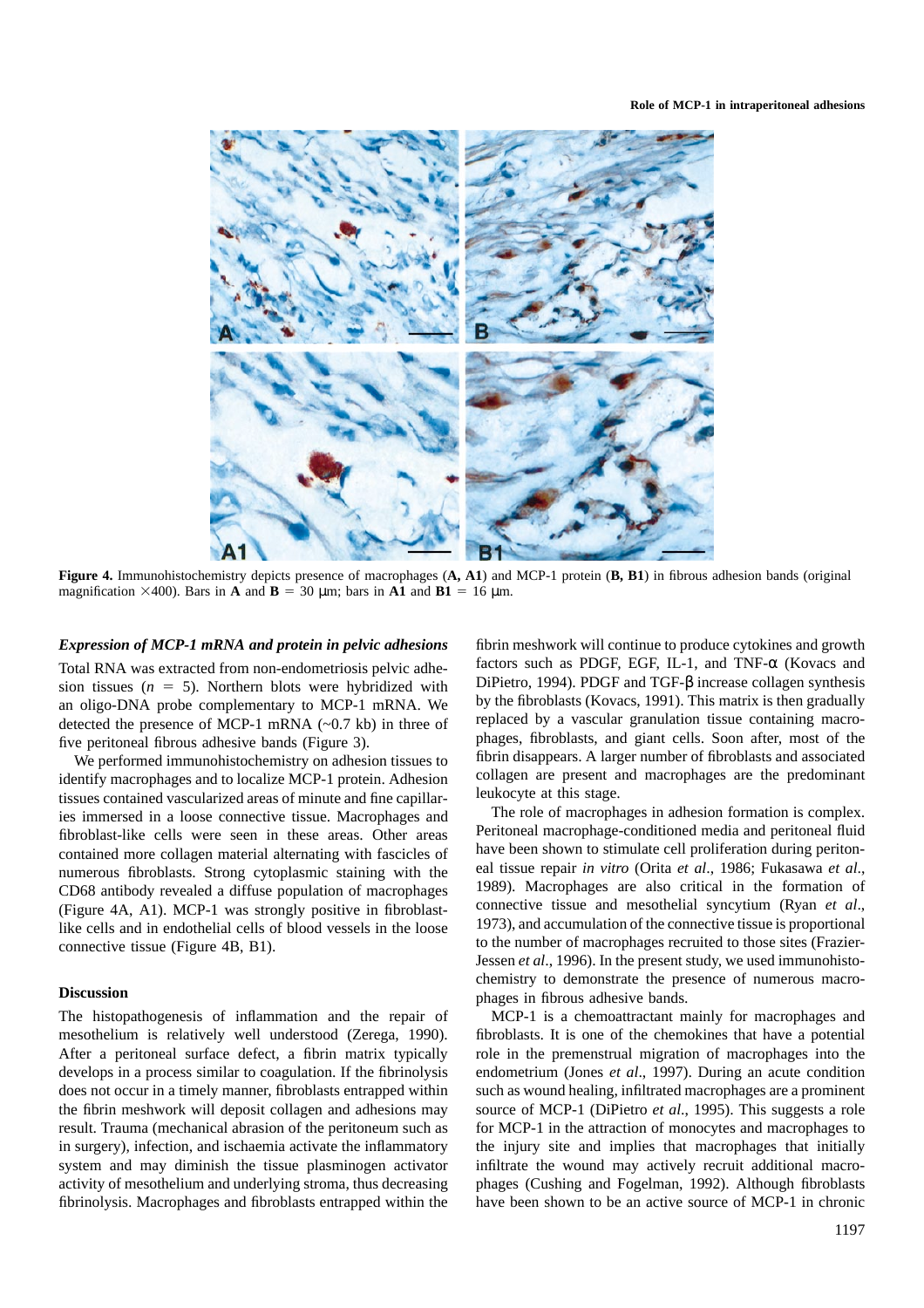granulomatous tissue (Lukacs *et al*., 1994), they do not appear to be a significant source of MCP-1 in an acute state like wound healing. In the present study, we used immunohistochemistry to show the presence of MCP-1 in fibroblasts of chronic adhesive bands.

We have shown that women with adhesions have significantly elevated peritoneal fluid MCP-1 levels compared to women without adhesions. In addition to demonstrating the presence of MCP-1 protein through immunohistochemistry, we also found MCP-1 mRNA within the fibrous adhesion bands. The presence of MCP-1 mRNA may indicate that adhesive bands themselves may be contributors to the level of peritoneal fluid MCP-1. In culture, mesothelial cells produce and secrete MCP-1 protein which is up-regulated by IL-1, TNF-α, and PDGF (Arici *et al*., 1997). These cytokines produced by macrophages may stimulate mesothelial cells adjacent to the adhesions to further increase MCP-1 production. In order to reveal the interaction between adhesion formation and MCP-1 protein, we have recently done a series of experiments in a mouse model. We induced adhesions surgically in mice by scraping and crushing the peritoneal sites. Forty-eight hours after the operation, an increase in MCP-1 mRNA expression and the collection of macrophages at the injury site were observed. To analyse further the role of MCP-1 in adhesion formation, we injected MCP-1 and anti-MCP-1 antibody intraperitoneally. Neutralization of MCP-1 by the antibody decreased the postoperative adhesion formation in mice by 50%. Thus, we have hypothesized that production of MCP-1 around the injury site may play a causative role in adhesion formation (Zeyneloglu *et al*., in press).

We have recently shown that women with endometriosis have increased peritoneal fluid MCP-1 levels that correlate with the severity of disease (Arici *et al*., 1997). On the other hand, women with endometriosis have higher peritoneal fluid concentrations of interleukin-13, a macrophage inhibitory factor, than those women without the disease (McLaren *et al*., 1997). Adhesions are a prominent component of endometriosis and are used in determining the stage of the disease. To investigate the role of intraperitoneal adhesions on increased peritoneal fluid MCP-1 levels in patients with endometriosis, we analysed their adhesion scores. However, we were not able to show an incremental effect of adhesions on MCP-1 levels in the peritoneal fluid of endometriosis patients. Thus, we speculate that factors besides the intraperitoneal adhesions contribute to the elevated peritoneal fluid MCP-1 levels in patients with endometriosis.

In conclusion, this is the first study to investigate the presence of MCP-1 in human peritoneal adhesions in the chronic state. A better understanding of the pathophysiology of adhesion formation will provide new approaches to therapeutic and prophylactic interventions, such as the use of specific antagonists or MCP-1 absorbent gel adhesion barriers.

#### **References**

- American Fertility Society (1985) Revised American Fertility Society classification of endometriosis. *Fertil. Steril.*, **43,** 351–352.
- American Fertility Society (1988) The American Fertility Society classifications of adnexal adhesions, distal tubal occlusion, tubal occlusion,

secondary to tubal pregnancies, Mullerian anomalies and intrauterine adhesions. *Fertil. Steril.*, **49,** 944–955.

- Arici, A., Oral, E., Attar, E. *et al.* (1997) Monocyte chemotactic protein-1 concentration in peritoneal fluid in patients with endometriosis and its modulation in human mesothelial cells. *Fertil. Steril.*, **67,** 1065–1072.
- Brieland, J.K., Jones, M.L., Flory, C.M. *et al.* (1993) Expression of monocyte chemoattractant protein-1 (MCP-1) by rat alveolar macrophages during chronic lung injury. *Am. J. Resp. Cell Mol. Biol.*, **9,** 300–305.
- Buckman, R.F. Jr, Buckman, P.D., Hufnagel, H.V. *et al.* (1976) A physiologic basis for the adhesion-free healing of deperitonealized surfaces. *J. Surg. Res.*, **21,** 67–76.
- Chegini, N., Gold, L.I., Williams, S. *et al.* (1994) Localization of transforming growth factor-beta isoforms TGF-beta1, TGF-beta2, and TGF-beta3 in surgically induced pelvic adhesions in the rat. *Obstet. Gynecol.*, **83,** 449–454.
- Cochran, B.H., Reffel, A.C. and Stiles, C.D. (1983) Molecular cloning of gene sequences regulated by platelet-derived growth factor. *Cell*, **33,** 939–947.
- Cushing, S.D. and Fogelman, A.M. (1992) Monocytes may amplify their recruitment into inflammatory lesions by inducing monocyte chemotactic protein. *Arterioscler. Thromb.*, **12,** 78–82.
- Diamond, M.P. and DeCherney, A.H. (1987) Pathogenesis of adhesion formation/reformation: application to reproductive pelvic surgery. *Microsurgery*, **8,** 103–107.
- DiPietro, L.A., Polverini, P.J., Rahbe, S.M. *et al.* (1995) Modulation of JE/ MCP-1 expression in dermal wound repair. *Am. J. Pathol.*, **146,** 868–875.
- diZerega, G.S. (1990) The peritoneum and its response to surgical injury. *Prog. Clin. Biol. Res.*, **358,** 1–11.
- diZerega, G.S. and Rodgers, K.E. (eds)(1992) Extracellular matrix. In *The Peritoneum.* Springer Verlag, New York, pp. 145–170.
- Frazier-Jessen, M.R., Mott, F.J., Witte, P.L. *et al.* (1996) Estrogen suppression of connective tissue deposition in a murine model of peritoneal adhesion formation. *J. Immunol.*, **156,** 3036–3042.
- Fukasawa, M., Yanagihara, D.L., Rodgers, K.E. *et al.* (1989) The mitogenic activity of peritoneal tissue repair cells: control by growth factors. *J. Surg. Res.*, **47,** 45–51.
- Hershlag, A., Otterness, I.G., Bliven, M.L. *et al.* (1991) The effect of interleukin-1 on adhesion formation in the rat. *Am. J. Obstet. Gynecol.*, **165,** 771–774.
- Holtz, G. (1984) Prevention and management of peritoneal adhesions. *Fertil. Steril.*, **41,** 497–507.
- Iida, N. and Grotendorst, G.R. (1990) Cloning and sequencing of a new gro transcript from activated human monocytes: expression in leukocytes and wound tissue. *Mol. Cell Biol.*, **10,** 5596–5599.
- Jones, R.L., Kelly, R.W. and Critchley, H.O. (1997) Chemokine and cyclooxygenase-2 expression in human endometrium coincides with leukocyte accumulation. *Hum. Reprod.*, **12,** 1300–1306.
- Kovacs, E.J. (1991) Fibrogenic cytokines: the role of immune mediators in the development of scar tissue. *Immunol. Today*, **12,** 17–23.
- Kovacs, E.J. and DiPietro, L.A. (1994) Fibrogenic cytokines and connective tissue production. *FASEB J.*, **8,** 854.
- Kovacs, E.J., Faunce, D.E., Ramer-Quinn, D.S. *et al.* (1996) Estrogen regulation of JE/MCP-1 mRNA expression in fibroblasts. *J. Leukoc. Biol.*, **59,** 562–568.
- Lukacs, N.W., Chensue, S.W., Smith, R.E. *et al.* (1994) Production of monocyte chemoattractant protein-1 and macrophage inflammatory protein-1 alpha by inflammatory granuloma fibroblasts. *Am. J. Pathol.*, **144,** 711–718.
- McLaren, J., Dealtry, G., Prentice, A. *et al.* (1997) Decreased levels of the potent regulator of monocyte/macrophage activation, interleukin-13, in the peritoneal fluid of patients with endometriosis. *Hum. Reprod.*, **12,** 1307–1310.
- Milligan, D.W. and Raftery, A.T. (1974) Observations on the pathogenesis of peritoneal adhesions: a light and electron microscopical study. *Br. J. Surg.*, **61,** 274–280.
- Nelken, N.A., Coughlin, S.R., Gordon, D. *et al.* (1991) Monocyte chemoattractant protein-1 in human atheromatous plaques. *J. Clin. Invest.*, **88,** 1121–1127.
- Orita, H., Campeau, J.D., Nakamura, R.M. *et al.* (1986) Modulation of fibroblast proliferation and transformation by activated macrophages during postoperative peritoneal reepithelization. *Am. J. Obstet. Gynecol.*, **155,** 905–911.
- Perry, J.F.J., Smith, G.A. and Yonehiro, E.G. (1955) Intestinal obstruction caused by adhesions. A review of 388 cases. *Ann. Surg.*, **142,** 810–816.
- Ray, N.F., Larsen, J.W. Jr, Stillman, R.J. *et al.* (1993) Economic impact of